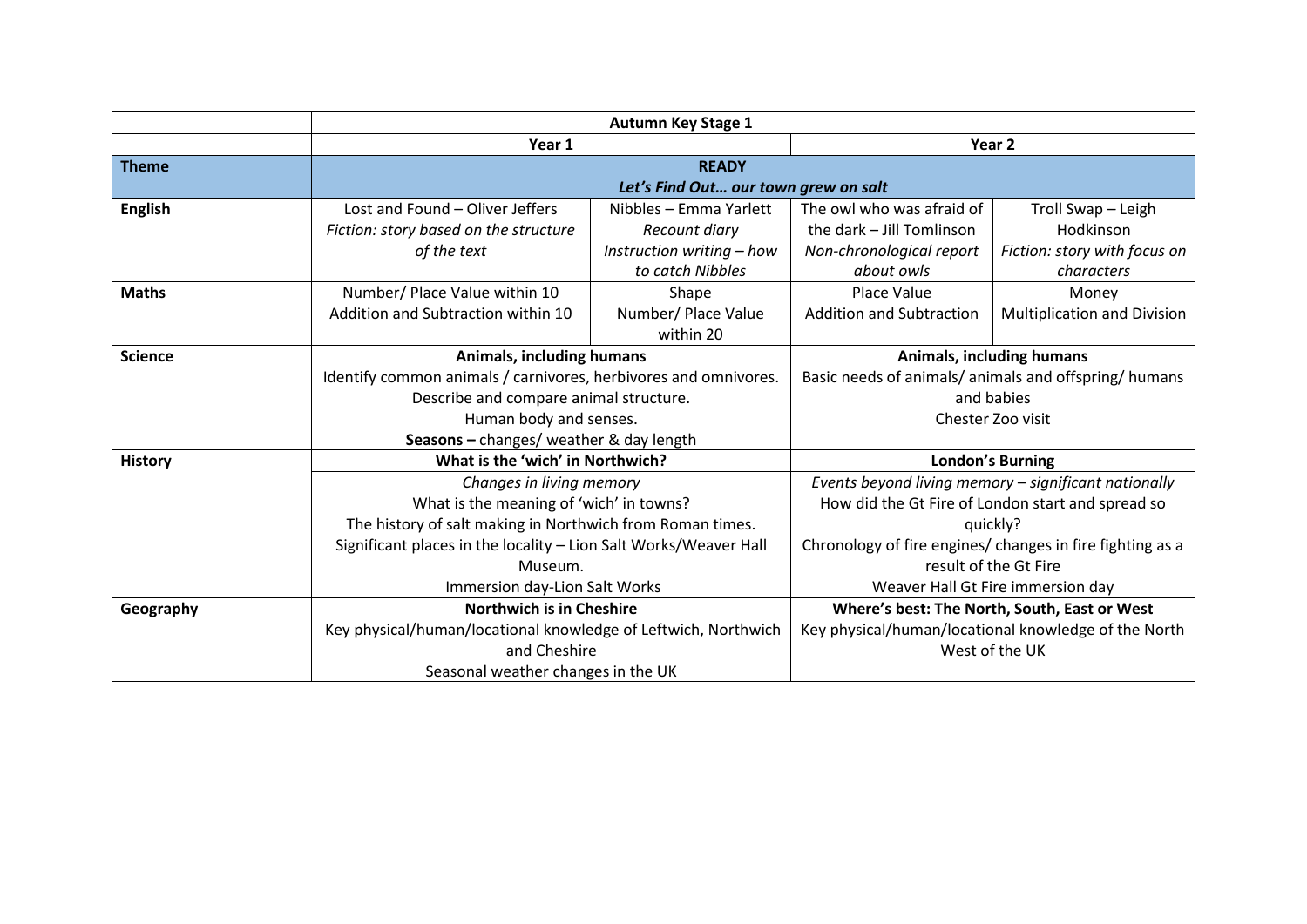| Art              | Drawing/Painting -<br>Self-portraits in style of Paul Klee.<br>Industrial landscape drawing-Lion<br>Salt Works-chalk<br>drawing of industrial machinery.<br>Sketching houses- pencils | Sculpture- Animals linked<br>to Science topic. Paper<br>sculptures using rolling,<br>cutting, feathering,<br>folding etc (linked to D&T<br>sheet materials)<br>Clay sculpture-linked to<br>RE-Jesus in a manger. | William Turner - Linked to history The Great Fire of<br>London.<br>Learn about the life and artwork of William Turner.<br>Drawing- Create drawings and sketches of London,<br>experimenting with a variety of tools and surfaces.<br>Record experiences and feelings in relation to the Great<br>Fire of London.<br>Look closely at the use of shadows and light and dark-<br>sunlight, silhouettes.<br>Painting-Looking closely at the paintings of William<br>Turner.<br>Describe colours by object e.g. smoke grey, flame<br>orange.<br>Explore colour, making as many tones as possible using<br>white, darken colours without using black and use<br>colour on a large scale- paintings of London and the<br>Great Fire in the style of William Turner. |
|------------------|---------------------------------------------------------------------------------------------------------------------------------------------------------------------------------------|------------------------------------------------------------------------------------------------------------------------------------------------------------------------------------------------------------------|--------------------------------------------------------------------------------------------------------------------------------------------------------------------------------------------------------------------------------------------------------------------------------------------------------------------------------------------------------------------------------------------------------------------------------------------------------------------------------------------------------------------------------------------------------------------------------------------------------------------------------------------------------------------------------------------------------------------------------------------------------------|
|                  |                                                                                                                                                                                       |                                                                                                                                                                                                                  |                                                                                                                                                                                                                                                                                                                                                                                                                                                                                                                                                                                                                                                                                                                                                              |
| D&T              | <b>Sheet Materials</b><br>Christmas cards and Christmas tree decoration to include<br>mechanisms in the product- hinges, pop-ups                                                      |                                                                                                                                                                                                                  | <b>Vehicles</b><br>Design and create their own fire engine using a range<br>of equipment focussing on axles, chassis and wheels.                                                                                                                                                                                                                                                                                                                                                                                                                                                                                                                                                                                                                             |
| <b>Computing</b> | <b>We Are Treasure Hunters</b><br>Write instructions and simple algorithms to program a toy to<br>move around a treasure map. Predict how the robot will move<br>and debug programs.  |                                                                                                                                                                                                                  | We are Researchers.<br>To use technology purposefully to retrieve, organise<br>and manipulate digital content. To recognise common<br>uses of information technology beyond school<br>Create a Power Point presentation about The Great Fire<br>of London to share with other classes.                                                                                                                                                                                                                                                                                                                                                                                                                                                                       |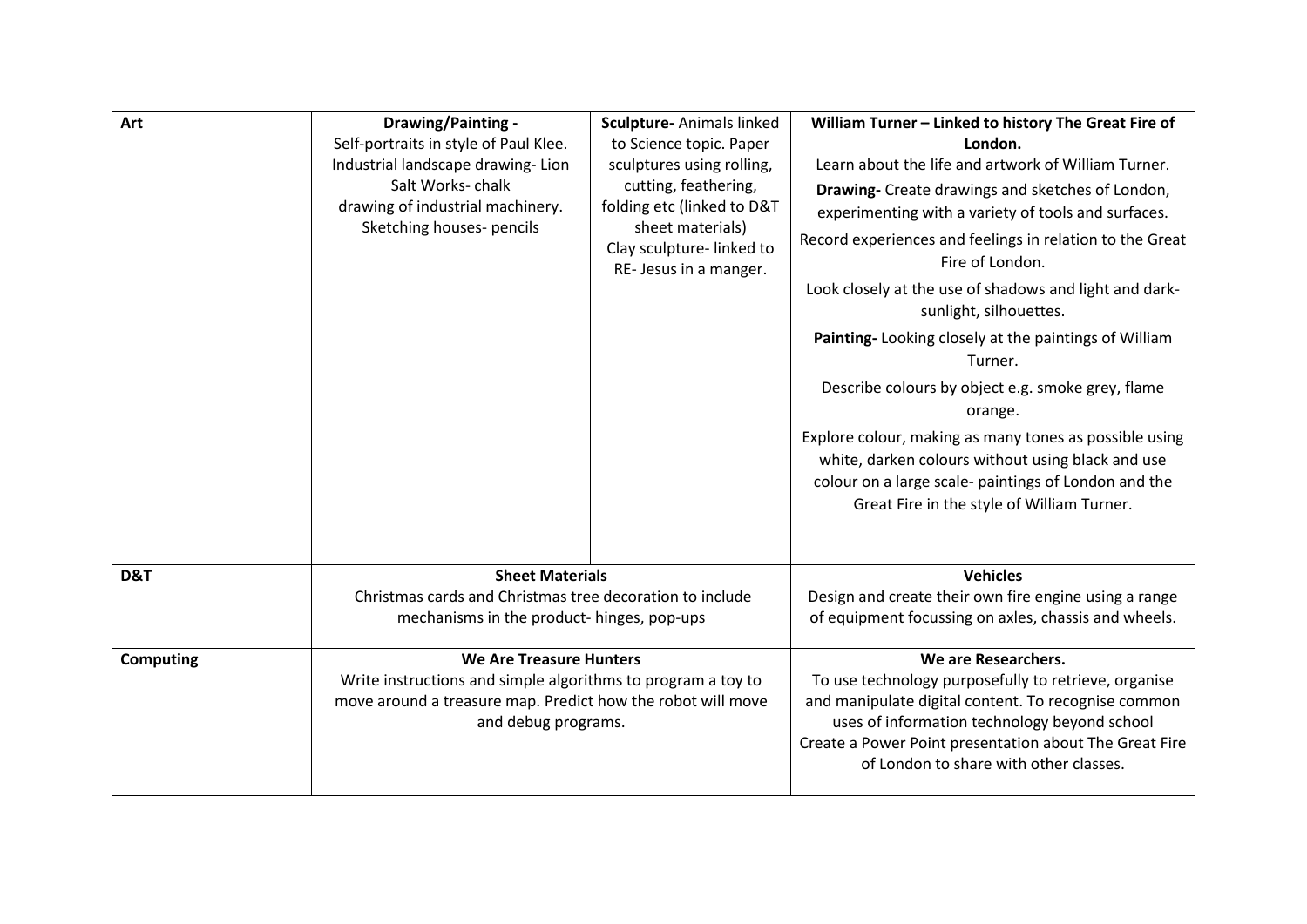| <b>Music</b>                  | Vivaldi's Four Seasons Autumn &      | Singing / actions to simple | The Great Fire of London   | <b>Singing</b>           |
|-------------------------------|--------------------------------------|-----------------------------|----------------------------|--------------------------|
|                               | Winter (link to Science/Geog work on | songs and nursery           | Use voices expressively    | Nativity production with |
|                               | seasons)                             | rhymes (links to Literacy - | and creatively by singing  | KS1 and EYFS             |
|                               |                                      | Nibbles e.g Goldilocks      | songs and speaking chants  |                          |
|                               | Exploring Sounds - sources/          | went to the house of the    | and rhymes                 |                          |
|                               | voice/body percussion/               | bears) - add percussion     |                            |                          |
|                               |                                      | instruments.                |                            |                          |
|                               |                                      |                             |                            |                          |
|                               |                                      | Singing-Nativity            |                            |                          |
|                               |                                      | production with KS1 and     |                            |                          |
|                               |                                      | <b>EYFS</b>                 |                            |                          |
| <b>RE</b>                     | Christianity                         | Christianity                | Christianity               | Christianity             |
|                               | What it means to belong              | Christmas                   | Introduction to the bible  | Christmas                |
|                               | Baptism/Sundays/Weddings/Funerals    |                             |                            | Jesus' early life        |
| <b>PE</b>                     | <b>Gymnastics 1</b>                  | Dance 1                     | <b>Gymnastics 1</b>        | Dance 1                  |
|                               | Games                                | Games                       | Games                      | Games                    |
|                               | Invasion skills                      | Invasion skills             | Invasion skills            | Invasion skills.         |
| <b>Equality (No Outsiders</b> | Elmer                                | <b>Ten Little Pirates</b>   | Can I Join Your Club? - To | <b>The First Slodge</b>  |
| Text)                         | To Like the Way I am                 | To play with boys and girls | welcome different people   | To understand how we     |
|                               | <b>Going to the Volcano</b>          |                             | The Great Big Book of      | share the world          |
|                               | To join in                           |                             | <b>Families</b>            |                          |
|                               |                                      |                             | To understand what         |                          |
|                               |                                      |                             | diversity is               |                          |
|                               |                                      |                             |                            |                          |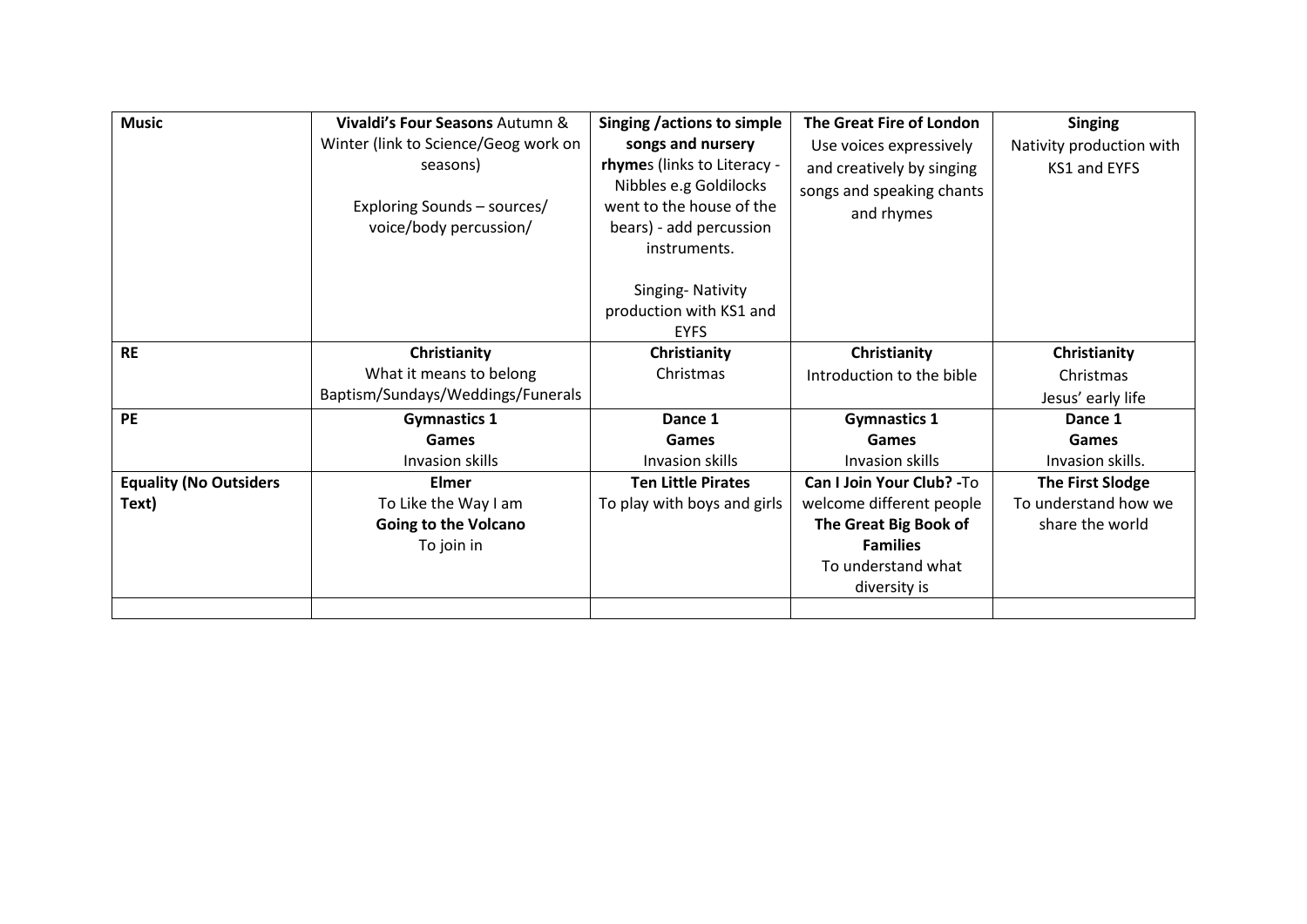|                  |                                                                                                  | <b>Autumn Lower Key Stage 2</b>                                                      |                                                                                                  |                                                                                                                     |  |  |
|------------------|--------------------------------------------------------------------------------------------------|--------------------------------------------------------------------------------------|--------------------------------------------------------------------------------------------------|---------------------------------------------------------------------------------------------------------------------|--|--|
|                  |                                                                                                  | Year <sub>3</sub>                                                                    |                                                                                                  | Year 4                                                                                                              |  |  |
|                  |                                                                                                  | <b>READY</b>                                                                         |                                                                                                  |                                                                                                                     |  |  |
| <b>Theme</b>     |                                                                                                  | Let's Find Out our town grew on salt                                                 |                                                                                                  |                                                                                                                     |  |  |
| <b>English</b>   | Seal Surfer                                                                                      | Winter's Child<br><b>Genre: Fiction: Fantasy</b>                                     | Gorilla<br><b>Fiction: Narrative</b><br><b>Genre: Discussion Text</b>                            | Leon and the Place Between<br>Genre: Fiction: Diary entry                                                           |  |  |
| <b>Maths</b>     | Number/ Place Value within<br>10<br><b>Addition and Subtraction</b><br>within 10                 | Shape<br>Number/ Place Value within<br>20                                            | Place Value<br><b>Addition and Subtraction</b>                                                   | Measurements: Length and<br>perimeter<br><b>Multiplication and Division</b>                                         |  |  |
| <b>Science</b>   | <b>Animals, including Humans</b><br>Human skeleton and<br>muscles<br><b>Nutrition for humans</b> | <b>Rocks</b><br>(coastal regions)                                                    | <b>Animals including humans</b><br>body parts, digestive system                                  | Sound                                                                                                               |  |  |
| <b>History</b>   |                                                                                                  | <b>Ancient Egyptian civilization</b>                                                 |                                                                                                  | Raiders and Invaders of our country                                                                                 |  |  |
|                  |                                                                                                  | In depth study of the achievements of the Ancient<br>Egyptians<br>3000BCE-CE30       |                                                                                                  | The Viking and Anglo-Saxon struggle for the Kingdom of<br>England to the time of Edward the Confessor<br>CE800-1066 |  |  |
| Geography        |                                                                                                  | Land's End to John O'Groats<br>Key physical/human/locational knowledge of UK and its |                                                                                                  | <b>Tale of two Cities</b>                                                                                           |  |  |
|                  |                                                                                                  | coastline                                                                            | Key physical/human/locational knowledge of Europe<br>Contrast a city in UK with a city in Europe |                                                                                                                     |  |  |
| Art              |                                                                                                  |                                                                                      |                                                                                                  | <b>Sketching</b><br>using grids to proportion images.<br>Linked to work on 'Gorilla'                                |  |  |
| D&T              | <b>Unlevened Bread</b><br>Eygypt link                                                            | Pop-up cards<br>Christmas                                                            | <b>Textiles</b><br>Christmas decorations                                                         |                                                                                                                     |  |  |
| <b>Computing</b> |                                                                                                  | We are programmers                                                                   |                                                                                                  | We are co-authors<br>using Google sites -<br>Linked to work on Vikings and Anglo Saxons                             |  |  |
| <b>Music</b>     |                                                                                                  | Singing as a group                                                                   |                                                                                                  | Class Orchestra-p 18-25                                                                                             |  |  |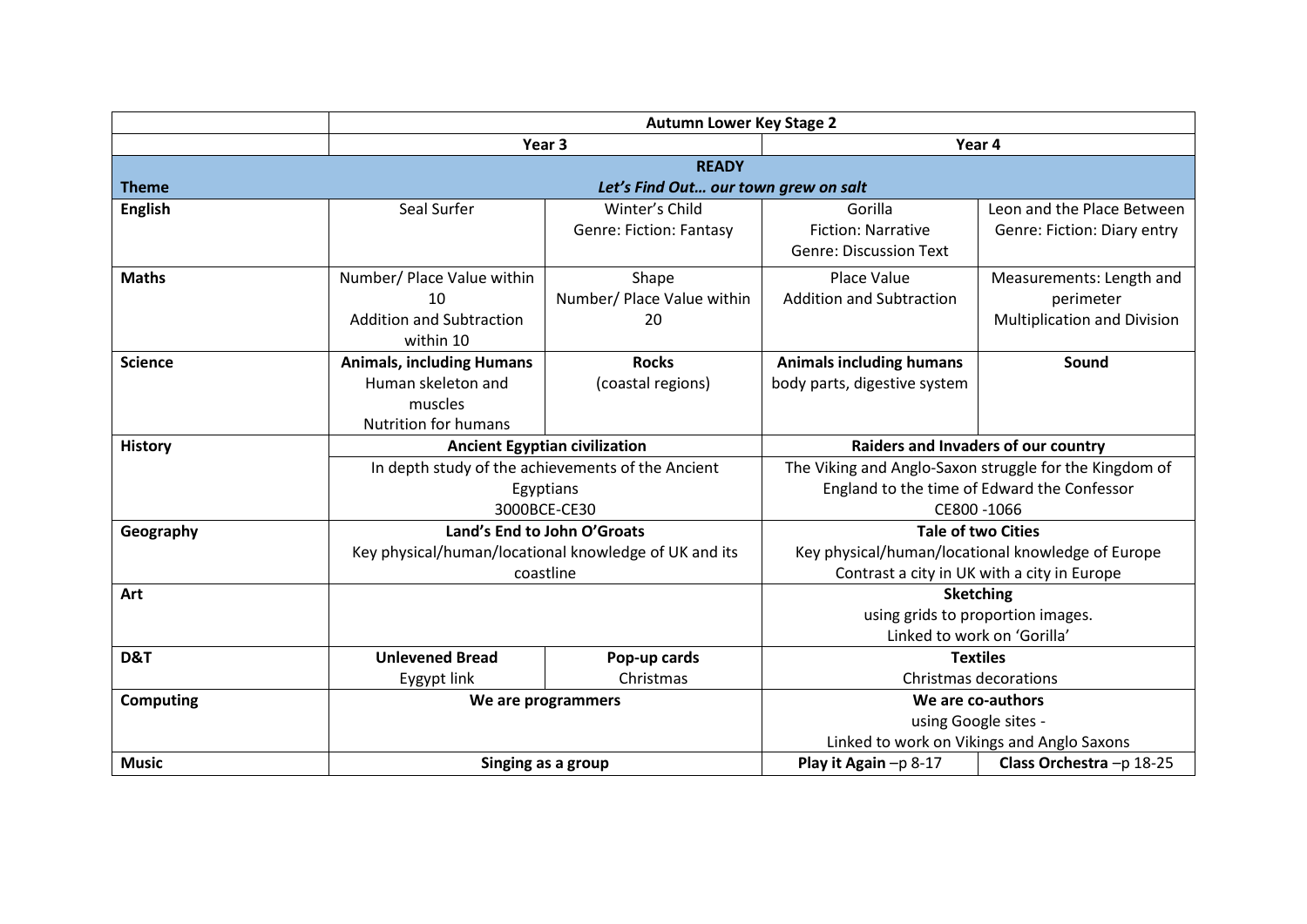|                                     | someone                                 |                                         |                                            | Julian is a Mermaid<br>To show acceptance       |
|-------------------------------------|-----------------------------------------|-----------------------------------------|--------------------------------------------|-------------------------------------------------|
|                                     | difference can affect                   | 'discrimination' means                  | assertive                                  | choose to get married                           |
| <b>Equality (No Outsiders Text)</b> | We are all Wonders<br>To understand how | This is our House<br>To understand what | Dogs Don't Do Ballet<br>To know when to be | <b>King and King</b><br>To understand by people |
|                                     |                                         |                                         | Invasion                                   | Invasion                                        |
|                                     | <b>Swimming</b>                         | Swimming                                | Games                                      | Games                                           |
| PE                                  | <b>Gymnastics</b>                       | Dance                                   | Gym                                        | Dance                                           |
|                                     |                                         |                                         |                                            | Christmas                                       |
|                                     |                                         |                                         |                                            | the arts-music/art e.g.                         |
|                                     |                                         |                                         |                                            | Faith expressed through                         |
|                                     |                                         | perspective                             |                                            | music/art                                       |
|                                     | Why is the bible important?             | Jesus the healer, Christmas             | Parables                                   | linked to science-sound &                       |
| <b>RE</b>                           | Christianity                            | Christianity                            | Christianity                               | Free choice enquiry                             |
|                                     |                                         |                                         |                                            |                                                 |
|                                     |                                         |                                         |                                            | from aural memory                               |
|                                     |                                         |                                         | musical notation                           | To play, sing and perform                       |
|                                     |                                         |                                         | To play and perform using                  | unturned instruments                            |
|                                     |                                         |                                         | ostinato                                   | ostinato on tuned and                           |
|                                     |                                         |                                         | rhythmic patterns including                | rhythmic patterns including                     |
|                                     |                                         |                                         | LO: To play and explore                    | <b>LO: To play and explore</b>                  |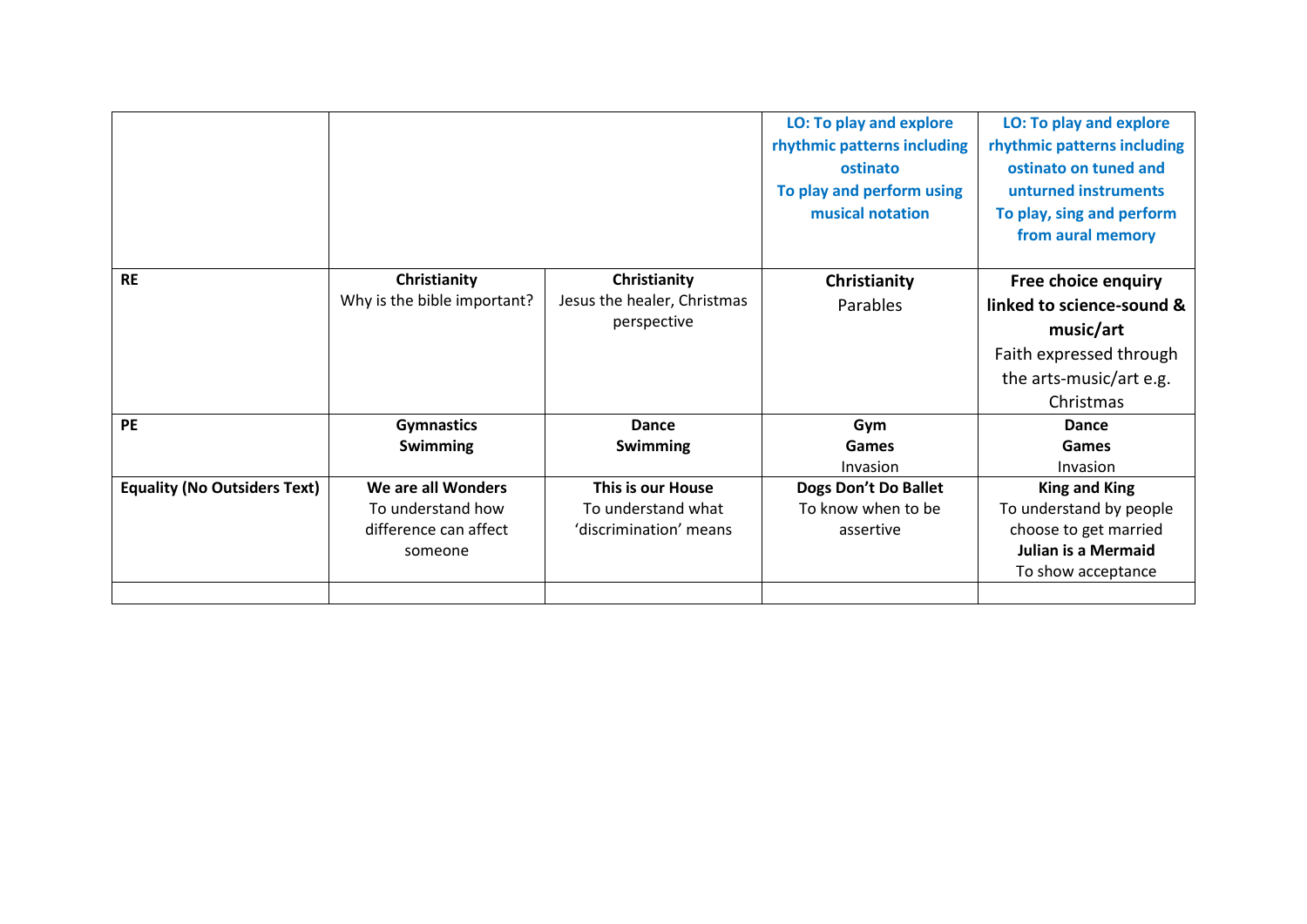|                                                                  |                                                   | <b>Autumn Upper Key Stage 2</b>                          |                                                     |                                                              |  |
|------------------------------------------------------------------|---------------------------------------------------|----------------------------------------------------------|-----------------------------------------------------|--------------------------------------------------------------|--|
|                                                                  |                                                   | Year 5                                                   |                                                     | Year 6                                                       |  |
|                                                                  |                                                   | <b>READY</b>                                             |                                                     |                                                              |  |
| <b>Theme</b><br>Let's Find Out our town grew on salt             |                                                   |                                                          |                                                     |                                                              |  |
| <b>English</b>                                                   | Queen of the falls by Chris                       | The Lost Happy Endings by                                | Star of Hope, Star of Fear by Jo                    | Can we save the tiger?                                       |  |
|                                                                  | <b>Van Allsburg</b>                               | <b>Carole Ann Duffy</b>                                  | <b>Hoestlandt</b>                                   | by Martin Jenkins                                            |  |
|                                                                  | Stories for kids who dare to                      | Classic fairy tales                                      | An Eagle in the snow by                             | Jungle Book by Rudyard                                       |  |
|                                                                  | be different by Ben Brooks                        |                                                          | Michael Morpurgo                                    | Kipling                                                      |  |
| <b>Maths</b>                                                     | Number and Place Value                            | <b>Statistics</b>                                        | Number and Place Value                              | Fractions,                                                   |  |
|                                                                  | <b>Addition and Subtraction</b>                   | Perimeter and Area                                       | <b>Addition and Subtraction</b>                     | Geometry position and                                        |  |
|                                                                  | <b>Multiplication and Division</b>                |                                                          | <b>Multiplication and Division</b>                  | direction                                                    |  |
| <b>Science</b>                                                   |                                                   | <b>Animals, including Humans</b>                         |                                                     | Living things and their                                      |  |
|                                                                  |                                                   | Human development to old age. Cover SRE                  |                                                     | habitats                                                     |  |
|                                                                  |                                                   |                                                          | sources - links to WW2                              | Classification                                               |  |
|                                                                  |                                                   |                                                          | searchlights                                        |                                                              |  |
| The achievements of the earliest civilizations<br><b>History</b> |                                                   |                                                          | <b>Remembering the World Wars</b>                   |                                                              |  |
|                                                                  | Ancient Sumer 4500-1900BCE-cuneiform/technology   |                                                          | Remembrance and the impact of the world wars in our |                                                              |  |
|                                                                  |                                                   | Ancient Greeks 800BCE-146BCE                             |                                                     | local area                                                   |  |
|                                                                  |                                                   | philosophy/Olympics/democracy/sculpture                  |                                                     |                                                              |  |
|                                                                  |                                                   | The Maya 1800BCE-250CE- number system/astronomy          |                                                     |                                                              |  |
|                                                                  | Indus Valley-2500BCE sanitation                   |                                                          |                                                     |                                                              |  |
| Geography                                                        |                                                   | <b>Trip of a Lifetime</b>                                |                                                     | <b>The 7 Continents</b>                                      |  |
|                                                                  |                                                   | Key physical/human/locational knowledge of North and     |                                                     | Key physical/human/locational knowledge of the 7             |  |
|                                                                  | South America                                     |                                                          | continents                                          |                                                              |  |
| Art                                                              | <b>Sculpture</b>                                  |                                                          | WW2 searchlight art                                 |                                                              |  |
|                                                                  |                                                   | link to Greek sculpture and cuneiform- modroc/clay slabs | LS Lowry - Blitz paintings                          |                                                              |  |
| D&T                                                              |                                                   | <b>Sheet materials</b>                                   |                                                     | <b>Shadow puppets</b>                                        |  |
|                                                                  |                                                   | Christmas decoration                                     |                                                     | design and make, cutting, selecting materials for theatre as |  |
|                                                                  |                                                   |                                                          | well as puppets                                     |                                                              |  |
| <b>Computing</b>                                                 | <b>We are Gamemakers</b>                          |                                                          | <b>Explore Excel spread sheets</b>                  |                                                              |  |
|                                                                  | Using scratch to make games, evaluate composition |                                                          | functions and formula (Planit unit)                 |                                                              |  |